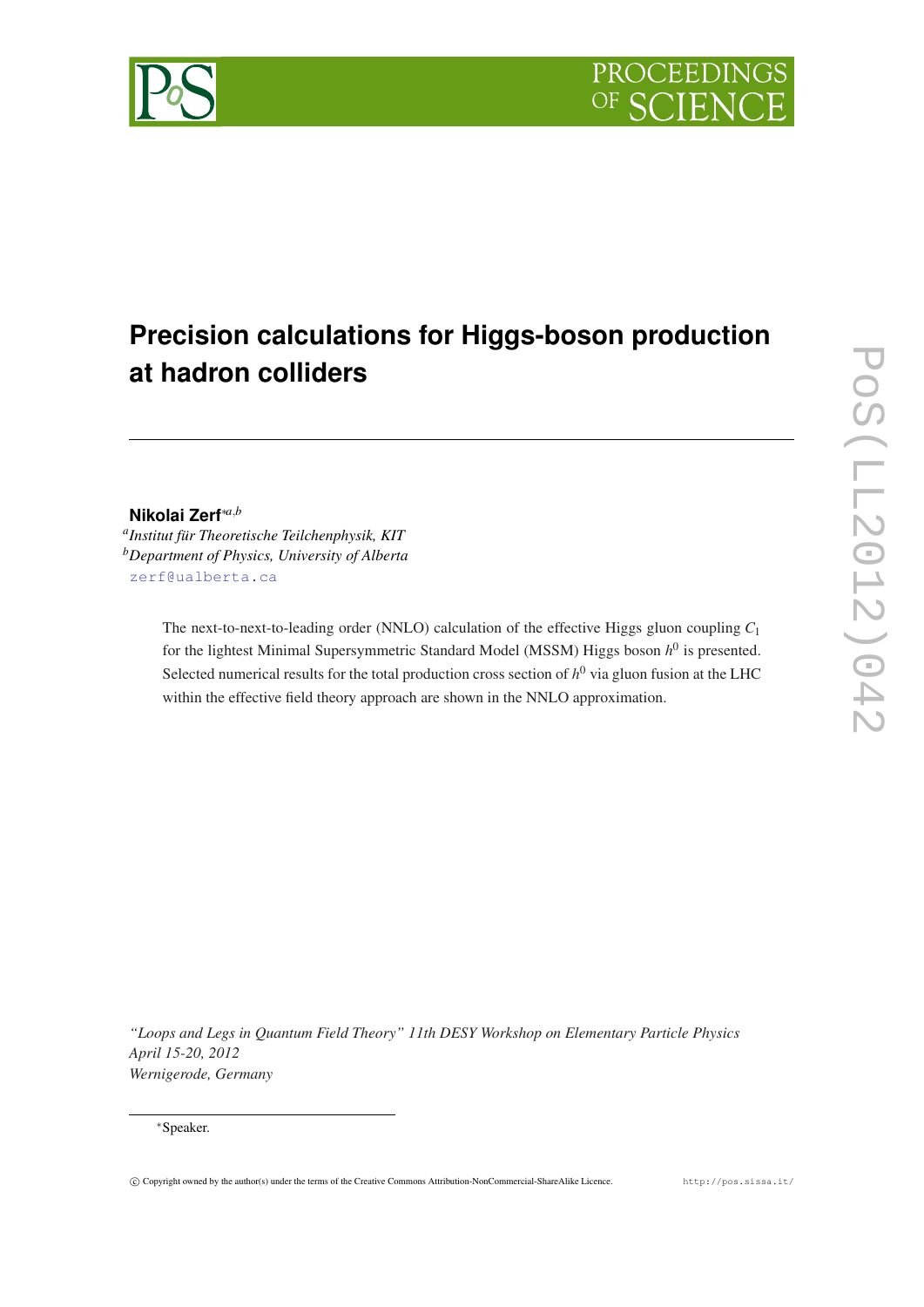#### 1. Introduction

The discovery of a new particle with a mass of about 125 GeV at the LHC [[1](#page-7-0), [2](#page-7-0)] may be explained as discovery of the Standard Model (SM) Higgs boson. But it is also possible that the lightest MSSM Higgs boson *h* <sup>0</sup> has been found. The identification of the new particle as SM or MSSM Higgs boson requires precise theoretical predictions for its production and decay. A lot of work has already gone into the more and more improved predictions of production cross sections and decay rates, which goes hand in hand with including effects arising at higher orders in perturbation theory. A short review of the current status concerning the production cross sections of the Higgs boson has been given in the talk connected to this proceedings contribution. It was mainly based on the information given in the comprehensive reviews [[3](#page-7-0)] and [[4\]](#page-7-0). Such a review will be skipped here in order to be able to focus on the new contributions presented at the conference, which have been published in [[5](#page-7-0), [6](#page-7-0)].

In detail this concerns the calculations of the total production cross section of  $h^0$  via gluon fusion at next-to-next-to-leading order (NNLO) within the effective theory framework. In more detail this calculation is enabled by the determination of the effective Higgs gluon coupling  $C_1$  up to three loops in the strong coupling constant  $\alpha_s$  in the MSSM.

In the SM it is well known that radiative Quantum Chromodynamics (QCD) corrections to the loop induced gluon fusion process do play an important role. The next-to-leading order (NLO) OCD corrections can increase the leading order (LO) cross section up to  $+100\%$  $+100\%$  $+100\%$  [\[7,](#page-7-0) [8](#page-7-0), [9,](#page-7-0) 10] including a large uncertainty due to the variation of the cross section in dependence of the renormalization and factorization scale  $\mu$ . The corrections appearing at NNLO further increases the cross section up to  $+30\%$  [\[11](#page-7-0), [12](#page-7-0), [13\]](#page-8-0) compared to the NLO predictions. They have first been calculated using the effective field theory approach, where the mass of the top quark is infinitely heavy. It turned out that after including these NNLO corrections the scale variation is strongly reduced and one can obtain a trustable prediction using perturbation theory. By taking finite top mass effects at the NNLO level into account, it has been checked, that the used effective field theory (EFT) leads to reliable predictions [\[14](#page-8-0), [15](#page-8-0), [16,](#page-8-0) [17,](#page-8-0) [18](#page-8-0), [19](#page-8-0)] as long as the Higgs mass stays below about 200 GeV.

The calculations of the production cross sections of  $h^0$  in the MSSM at NLO has been accomplished by many groups using different methods including bottom induced contributions, which can be large compared to the SM ones [[10\]](#page-7-0) due to a tan  $\beta$  enhanced bottom Yukawa coupling [\[20](#page-8-0), [21](#page-8-0), [22,](#page-8-0) [23,](#page-8-0) [24](#page-8-0), [25,](#page-8-0) [26](#page-8-0), [27](#page-8-0), [28\]](#page-8-0).

Before the publication of Refs. [[5](#page-7-0), [6\]](#page-7-0) the NNLO corrections had to be approximated by the corresponding SM corrections [[21,](#page-8-0) [29\]](#page-8-0), because the three loop part of the effective Higgs coupling  $C_1$  was not known in the MSSM. In a first step this missing piece has been calculated with degenerated masses for supersymmetric particles (sparticles) in Ref. [\[5](#page-7-0)]. Ref. [[6](#page-7-0)] extends this calculation to apply to more general supersymmetric mass spectra.

The layout of this proceedings contribution will be as follows: In chapter two we shortly review the calculation of the effective Higgs gluon coupling at three loop order. In chapter three we show the connection between  $C_1$  and the production cross section of  $h^0$ , which will be evaluated numerically in chapter four in certain scenarios at NNLO. The last chapter contains summary and conclusions.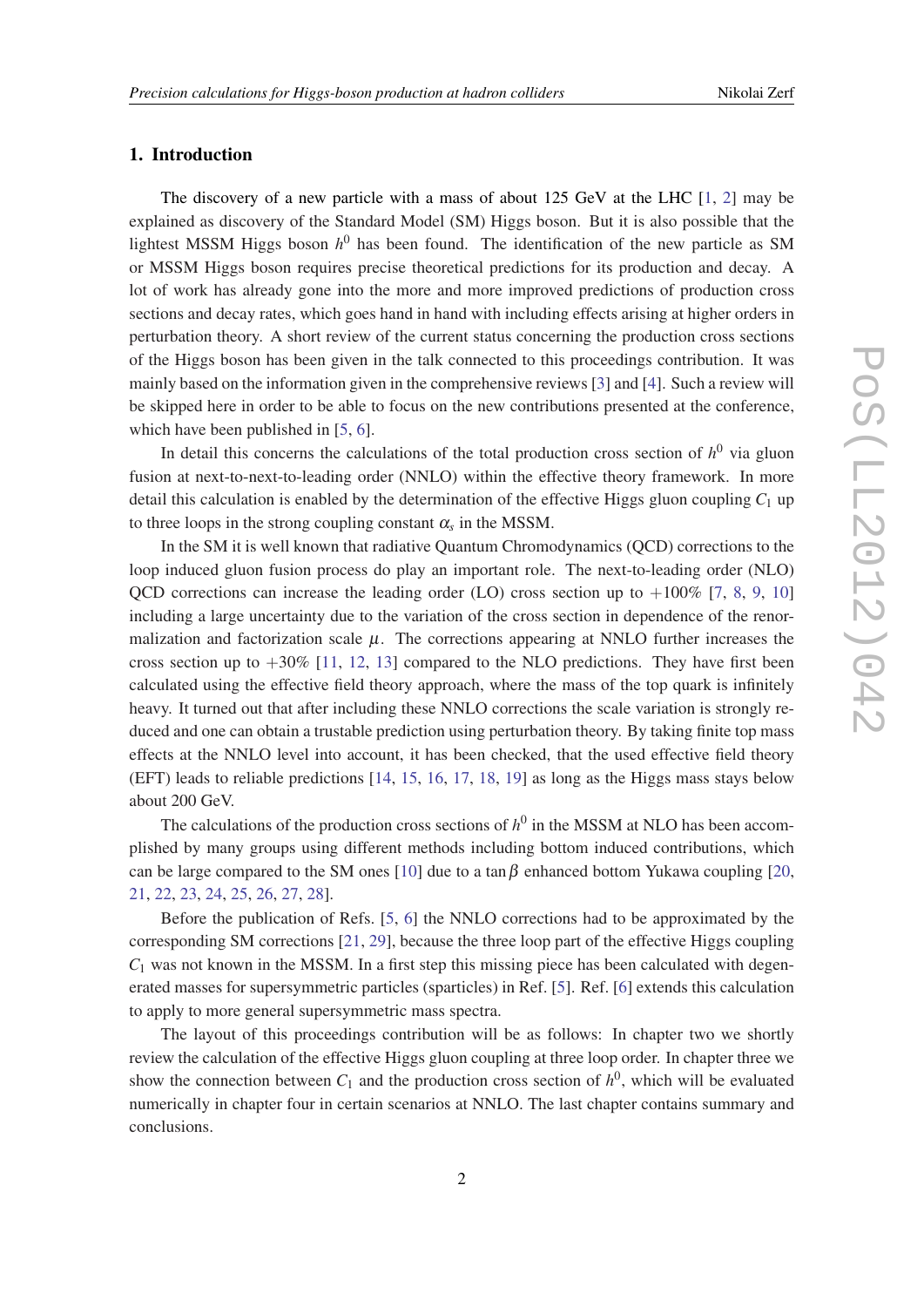#### 2. Effective Higgs gluon coupling

The effective Higgs gluon coupling arises when one integrates out all particles heavier than the Higgs boson *H*/*h* 0 (SM/MSSM) from the SM/MSSM Lagrange density. Thus in the SM one has to integrate out the top quark only. In the MSSM in addition all supersymmetric particles have to be integrated out. The only relevant remnant of those particles in the Lagrange density is the first term on the r.h.s. of the following equation:

$$
\mathcal{L}_{Y,\text{eff}} = -\frac{h^0}{v^0} C_1^0 \mathcal{O}_1^0 + \mathcal{L}_{QCD}^{(5)}, \tag{2.1}
$$

where the Operator  $\mathcal{O}_1^0$  is built up by the gluonic field strength tensor  $G^{0,\mu\nu}$  as follows:

$$
\mathscr{O}_1^0 = \frac{1}{4} G_{\mu\nu}^0 G^{0,\mu\nu},\tag{2.2}
$$

and  $\mathcal{L}_{QCD}^{(5)}$  is the well-known five flavour QCD Lagrange density. To ensure the agreement of the predictions of the effective Lagrange density  $\mathcal{L}_{Y, \text{eff}}$  and the the supersymmetric QCD (SQCD) Lagrange density in the limit where the mass  $M_h$  of the Higgs boson is much smaller than the mass of the top quark and all supersymmetric particles, one has to determine the effective coupling  $C_1^0$ by comparing equivalent Green's functions of both Lagrange densities incorporating a single Higgs boson and gluons. As simplest Green's function one can consider the transition of two gluons to the Higgs boson like depicted for the SM case in Fig. 1(a-b). The comparison of the two Green's



**Figure 1:** (a-b) LO Feynman diagrams for the process  $gg \to H$  in the SM. (a) In the full theory the Higgs boson couples via a top quark loop to the Higgs boson. (b) In the EFT a direct coupling of gluons and the Higgs boson emerges. (c) Particles appearing in the loops during the calculation of  $C_1$  in the MSSM.

functions is performed in the on-shell (OS) production kinematics. That means  $(p_1 + p_2)^2 = M_H^2$ holds for the four momenta  $p_1$  and  $p_2$  of the two gluons with  $p_1^2 = p_2^2 = 0$ . In order to determine  $C_1$ in the SM at LO one has to calculate the Feynman diagram in Fig. 1(a) (and the one with reversed fermion lines) in the Limit  $M_H \ll m_t$ , where  $m_t$  is the top quark mass.  $C_1$  is directly given as the first term in the corresponding expansion for a small Higgs masses and is proportional to α*<sup>s</sup>* at LO. For a more detailed description how to extract  $C_1$  the reader may be referred to Ref. [[30\]](#page-8-0). In the MSSM case additional diagrams including sparticles have to be considered. A list of all particles appearing inside loops can be found in Fig. 1(c). For a determination of  $C_1$  at NLO/NNLO all relevant two/three loop diagrams contributing to this process have to be calculated. Example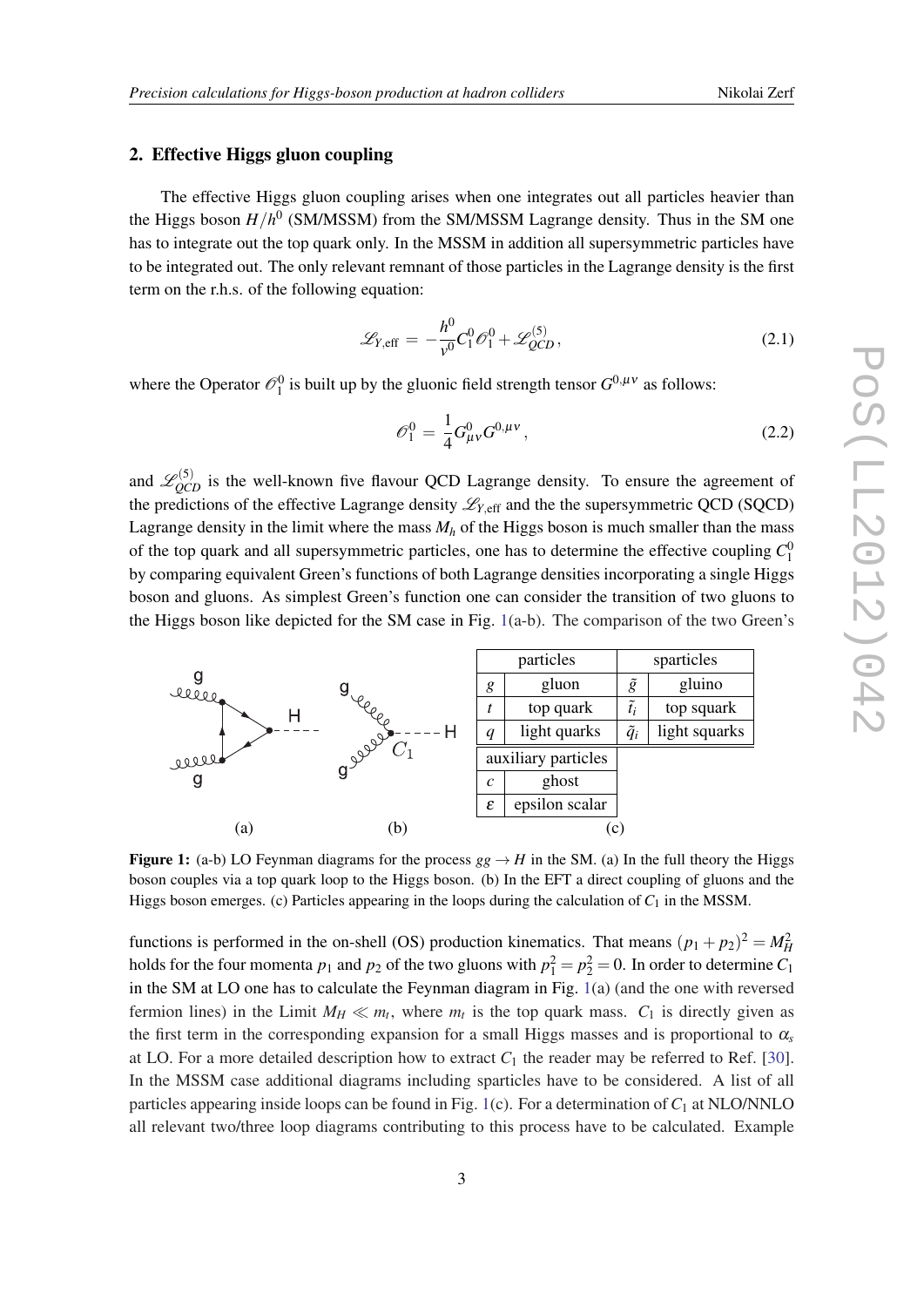diagrams for the MSSM case are shown in Fig. 2. Due to the expansion in the hierarchy  $M_H \ll m_t$ the problem is reduced to the calculation of two/three loop tadpole integrals with more than one scale. At two loops the analytic results of the integrals for arbitrary masses are known [\[31](#page-8-0)] and *C*<sup>1</sup>



**Figure 2:** Feynman diagrams contributing to  $C_1$  in the MSSM.

can be calculated exactly to this order. At three loops this is not the case and one has to reduce the number of scales in one diagram to one. This can be achieved assuming nearly degenerated and/or very different (hierarchic) masses. In the first case one can Taylor expand in small mass differences in the second case one can apply an asymptotic expansion. Combinations of both methods are possible, too. Once the number of scales has been reduced to one, the appearing integrals can be solved completely automatically with the FORM program MATAD [\[32](#page-8-0)]. Because of the large number of diagrams, which have to be calculated, an automatic setup is mandatory. For the generation of Feynman diagrams we have used QGRAF [\[33](#page-8-0)], followed by  $q2e$  and  $exp$  [[34\]](#page-8-0), which provide an automatic application of asymptotic expansions.

Besides the problem of multiple scales in MSSM diagrams, additional subtleties arise, when one uses Dimensional Reduction (DRED) as regulator, in order not to spoil supersymmetry (SUSY):

Because the EFT cross section [[35,](#page-8-0) [11](#page-7-0), [36\]](#page-8-0) was calculated using Dimensional Regularization (DREG), one has to ensure, that the epsilon scalars (which are the  $2\varepsilon$ -dimensional components of gluon in DRED) are integrated out, so that the EFT remains regulated in DREG. This can be achieved by giving the epsilon scalars a mass which is formally much larger than the Higgs boson mass. Due to the fact that SUSY is softly broken in the MSSM, the epsilon scalars do acquire a non vanishing mass via radiative corrections anyway. This mass has to be understood as evanescent parameter in the Lagrange density.

In addition to that an evanescent coupling  $\Lambda_{\varepsilon}^2$  of the epsilon scalars to the Higgs boson does appear via radiative corrections. This coupling has to be properly renormalized<sup>1</sup> at the two-loop level when one considers *C*<sup>1</sup> at three loops.

Apart from these subtleties one has to renormalize all particle masses for the three-loop calculation of  $C_1$  at the two-loop level, which are well known in the  $\overline{DR}$  scheme [\[37](#page-8-0)]. Except for the gluino and epsilon scalar mass, where only the one loop renormalization constants are required.

<sup>&</sup>lt;sup>1</sup> for more details the reader shall be referred to Refs. [\[5,](#page-7-0) [6\]](#page-7-0)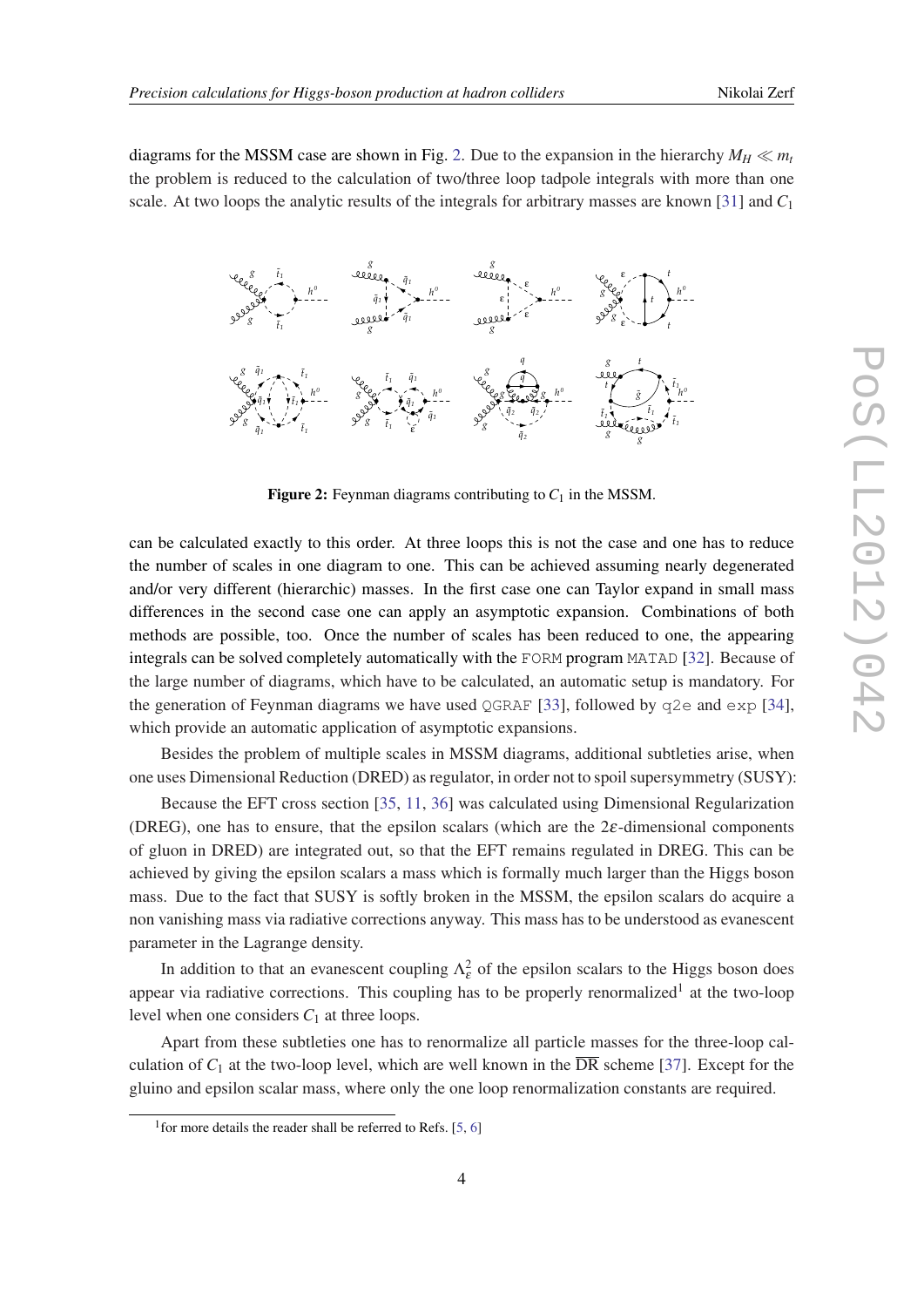<span id="page-4-0"></span>To arrive at a finite result for  $C_1$  one requires the  $\overline{\text{MS}}$  renormalization constant of the effective Operator  $Z_{11}$ , the decoupling constant of the gluon field  $\zeta_3^0$  and the decoupling constants of  $\alpha_s$   $\zeta_{\alpha_s}$ at the two loop level.

Up to now  $C_1$  has been calculated at the NNLO assuming the following hierarchies:

(h1) 
$$
m_{\tilde{q}} \approx m_{\tilde{t}_1} \approx m_{\tilde{t}_2} \approx m_{\tilde{g}} \gg m_t
$$
,  
\n(h2)  $m_{\tilde{q}} \approx m_{\tilde{t}_2} \approx m_{\tilde{g}} \gg m_{\tilde{t}_1} \gg m_t$ ,  
\n(h3)  $m_{\tilde{q}} \approx m_{\tilde{t}_2} \approx m_{\tilde{g}} \gg m_{\tilde{t}_1} \approx m_t$ , (2.3)

Where the mass of the epsilon scalar was treated like being much smaller than the masses appearing above. The renormalization was done in the OS scheme, so that in the final expression of  $C_1$  the limit  $M_{\varepsilon} \to 0$  can be taken.

To ensure that the described procedure consistently leads to  $C_1$ , it has been applied in the SM case. That means instead of using the common DREG regulator, DRED has been used like written above. Although the application of DRED to non supersymmetric theories leads to additional evanescent couplings, the well known SM (QCD) result was obtained when  $C_1$  was expressed in terms of the five flavour QCD coupling  $\alpha_s^{(5)}$  [[5\]](#page-7-0).

Another check for the calculation of  $C_1$  was enabled by the three loop calculation of  $\zeta_{\alpha_s}$  and its connection to *C*<sup>1</sup> via the Low Energy Theorem (LET) [\[38](#page-8-0)]. It turned out that with the renormalized version of the LET one is able to calculate  $C_1$  from  $\zeta_{\alpha_s}$  without even knowing the renormalization constant  $\delta \Lambda_{\varepsilon}^2$  of the evanescent coupling of the epsilon scalars to the Higgs boson. However, both ways lead, of course, to the same result for *C*1.

Explicit results for  $C_1$  can be found in Ref. [\[6\]](#page-7-0) and Ref. [[39](#page-8-0)].

#### 3. Calculating Cross Sections

The calculation of the production cross section of a light Higgs boson using the effective Lagrangian  $\mathcal{L}_{Y, \text{eff}}$  could be done [[11\]](#page-7-0) completely independent of the calculation of  $C_1$ , because the effective coupling factorizes in the formula for the total cross section:

$$
\sigma_t(\mu) = \sigma_0 \left(\frac{3\pi}{c_1^{(0)}}\right)^2 C_1^2(\mu) \Sigma'(\mu).
$$
\n(3.1)

Where  $C_1 = -\frac{\alpha_s^{(5)}}{3\pi} \sum_{n=0}^{\infty} \left( \frac{\alpha_s^{(5)}}{\pi} \right)$  $\int_0^n c_1^{(n)}$  $\sum_{1}^{(n)}$  and  $\Sigma'(\mu)$  contains the sum over all channels which in turn are obtained by convolutions of the partonic cross sections with the particle distribution functions (PDFs). Since  $\sigma_0$  contains the full Higgs mass dependence<sup>2</sup> at LO,  $\sigma_0 \alpha_s^{(5),2} [\Sigma'(\mu)]$  gives the exact LO cross section. Thus in Eq.  $(3.1)$  higher order corrections obtained in the EFT are added relative to the factorized, exact leading order cross section, which improves the EFT prediction.

A further improvement of this prediction can be achieved via a separation of hard  $\mu_h$  and soft scale  $\mu_s$ : It is known that only the combination  $C_1(\mu)\mathcal{O}_1(\mu)$  is independent of the scale  $\mu$  (up to neglected higher order corrections). Introducing the factor<sup>3</sup>  $B^{(5)}$ , which depends on the coefficient

<sup>&</sup>lt;sup>2</sup>For the explicit formula in the MSSM see for e.g. Eq. (29) in Ref. [\[6\]](#page-7-0).

 $3$ The explicit definition is given in Eq. (32) Ref. [[6](#page-7-0)].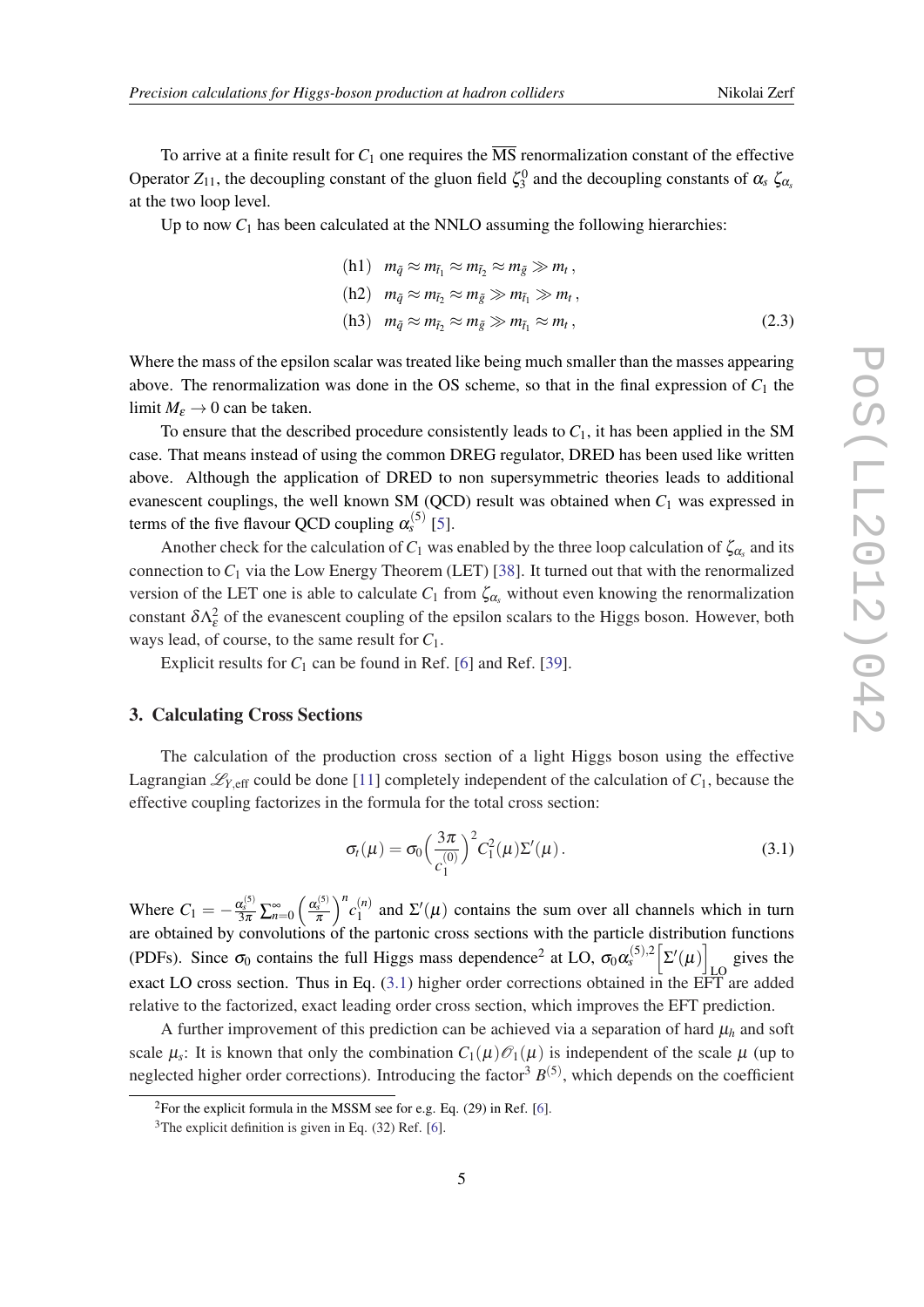<span id="page-5-0"></span>

**Figure 3:** (a)  $\sigma_t^{\text{SQCD}}(\mu_s, \mu_h)$  and (b)  $\sigma_t^{\text{SQCD}}/\sigma_t^{\text{QCD}}$  as a function of  $M_A$  and tan  $\beta$  in the  $m_h^{\text{max}}$  scenario.

of the beta function and  $\alpha_s^{(5)}$  enables the definition of a separately scale invariant matching coefficient  $C_g$  and effective operator  $\mathcal{O}_g$ , which do only depend on  $\mu$  due to neglected higher order corrections. Thus one can choose a hard scale  $\mu_h$  in the matching coefficient and a soft scale  $\mu_s$ in the matrix elements of the effective Operator in order to avoid large logarithms. In that case the cross section formula becomes:

$$
\sigma_t(\mu_s, \mu_h) = \sigma_0 C_g^2(\mu_h) \Sigma(\mu_s).
$$
\n(3.2)

Where  $C_g = -\frac{3\pi}{0}$  $\frac{3\pi}{c_1^{(0)}} \frac{1}{B^{(5)}} C_1$  and  $\Sigma = (B^{(5)})^2 \Sigma'$ . Note that in the limit  $\mu_h = \mu_s$  the *B*-Factor cancels and one obtains Eq.  $(3.1)$  $(3.1)$  $(3.1)$ . Eq.  $(3.2)$  holds for SM and MSSM predictions, as long as one uses the corresponding expressions for  $\sigma_0$  and  $C_g$ . However there is only one expression for  $\Sigma(\mu_s)$ . Thus, as soon as the matching coefficient in the MSSM  $C_1^{\text{SQCD}}$  $\frac{1}{1}$  is known, it is straightforward to determine the cross section  $\sigma_t^{\text{SQCD}}(\mu_s, \mu_h)$  in the MSSM using  $\Sigma(\mu_s)$  extracted from the SM cross section  $\sigma_t^{\text{QCD}}(\mu_s, \mu_h)$ . The predictions in the next section are based on the predictions of the SM cross section  $\sigma_t^{\rm QCD}(\mu_s,\mu_h)$  obtained by the program Xsection, which was used to produce the SM predictions of Ref. [\[19](#page-8-0)].

### 4. Numerical Results

In Fig. 3(a) the NNLO EFT cross section  $\sigma_t^{\text{SQCD}}(\mu_s, \mu_h)$  for a hadronic center of mass energy of 8 TeV at the LHC is shown in pico barn assuming the  $m_h^{\text{max}}$  scenario [\[40\]](#page-8-0). For the calculation the MSTW2008 PDFs set [[41\]](#page-8-0) and the result for  $C_1^{\text{SQCD}}$  $1<sup>1</sup>$  obtained in the hierarchy (h1) has been used. The Higgs boson mass  $M_h$  between the red dotted (lower) line and red dashed (upper) line varies between 123 and 129 GeV. The strong decrease of the cross section for small values of *M<sup>A</sup>* and large values of tan $\beta$  results mainly from a decrease of the top quark Higgs boson coupling due to the factor  $\propto \frac{\cos \alpha}{\sin \beta}$  $\frac{\cos \alpha}{\sin \beta}$ , which is also present in the corresponding top squark Higgs coupling.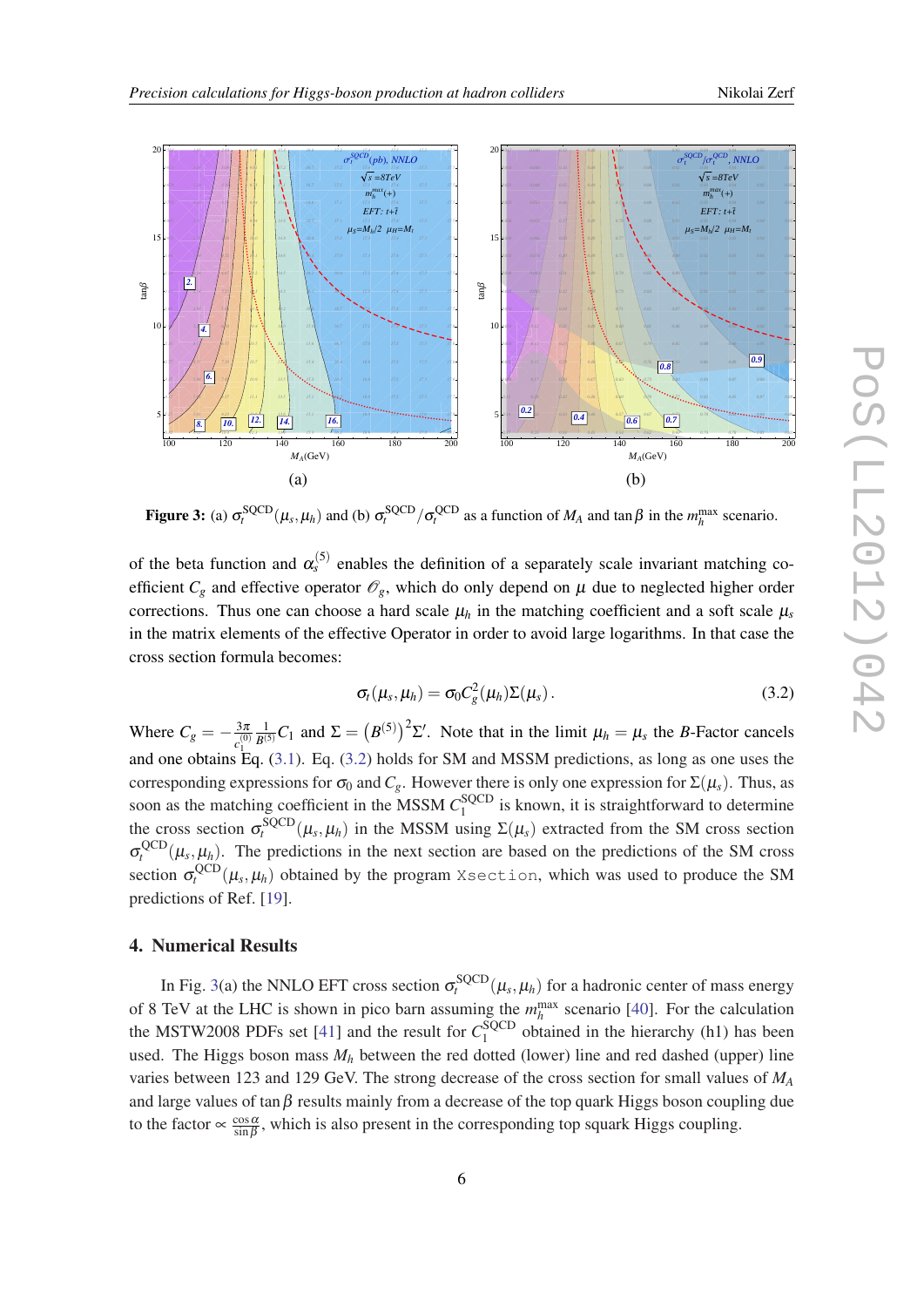

**Figure 4:** (a)  $\sigma^{\text{SQCD}}$  including electroweak and finite bottom mass induced contribution at NLO. (b) Behaviour of  $\sigma_t^{\text{SQCD}}$  under scale variation in the modified  $m_h^{\text{max}}$  scenario.

The ratio of the SM EFT cross section and the MSSM one is shown in Fig. [3](#page-5-0)(b). Here the SM cross section depends only via the mass of the Higgs boson on the parameters  $M_A$  and tan  $\beta$ . That means for each point both cross section have been calculated using the mass of the lightest MSSM Higgs boson at this point. The gray shaded areas are already excluded by LEP [\[42](#page-8-0)] and CMS [\[43](#page-8-0)]. Only the parameter sets corresponding to the unshaded area between the two red curves are in agreement with current experiments. From the figure one can clearly see, that for growing values of  $M_A$  the cross section becomes more and more SM like. For small values of tan  $\beta$  and  $M_A$  $\sigma_t^{\text{SQCD}}(\mu_s, \mu_h)$  can be much smaller than  $\sigma_t^{\text{QCD}}(\mu_s, \mu_h)$ .

At this point it is very important to note that in the used EFT approach no finite bottom mass effects have been considered. That means the bottom quark is treated as massless particle and does not couple to the Higgs boson. However for large tan  $\beta$  values (and small  $M_A$  values) it is know that the bottom Yukawa coupling to the Higgs boson can be enhanced. Thus one can expect large bottom quark induced contributions in this parameter region. In fact this is what other groups confirmed at NLO [[24,](#page-8-0) [25,](#page-8-0) [22\]](#page-8-0) and in order not to miss those contributions they have been included in Fig. 4(a). In addition the contributions of the known electroweak NLO corrections have been included. More details about how to combine  $\sigma_t^{\text{SQCD}}$  with the mentioned contributions to obtain  $\sigma^{\text{SQCD}}$  can be found in Ref. [[6](#page-7-0)].

We want to note that the usual estimation of the NNLO part of  $C_1^{\text{SQCD}}$  $I_1^{\text{SQCD}}$  by the one of  $C_1^{\text{QCD}}$ 1 results in a good approximation of the cross section in the  $m_h^{\text{max}}$  scenario. Where the error is clearly below the one percent level.

In Fig. 4  $\sigma_t(\mu)$  is shown in dependence of the common scale  $\mu = \mu_s = \mu_h$  in the modified  $m_h^{\max}$ scenario, which was introduced in Ref. [\[6\]](#page-7-0). The dotted/solid curves represent the SM/MSSM result, where from bottom to top the blue/green/red lines show the LO/NLO/NNLO predictions. One can see a reduction of scale dependence when one increases the order of perturbation theory. The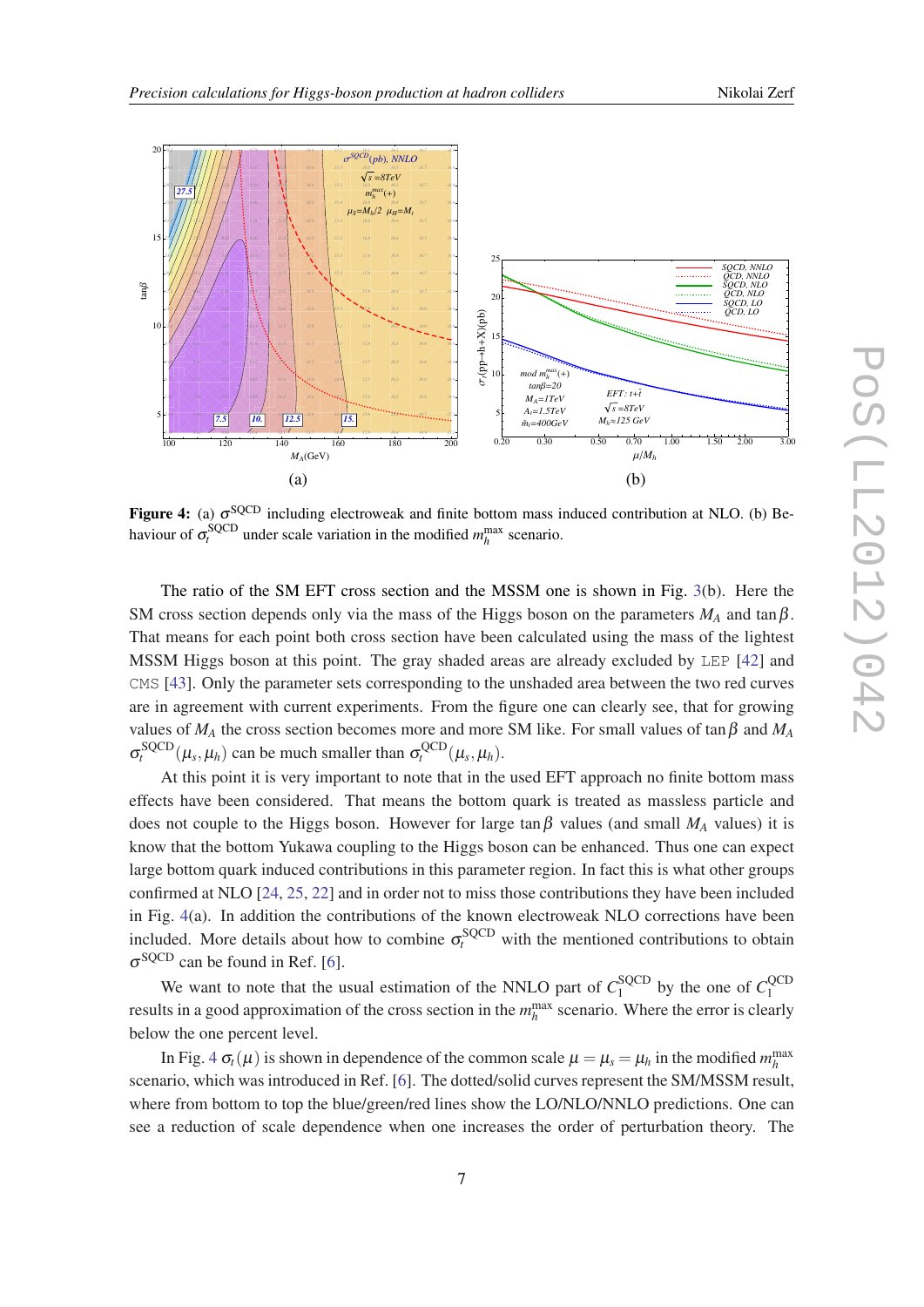<span id="page-7-0"></span>observation that at NNLO there is a clearly visible difference between the QCD and SQCD curve makes clear, that the above statement concerning the estimation of the NNLO part of  $C_1^{\text{SQCD}}$  $I_1^{\text{SQCD}}$  given for  $m_h^{\text{max}}$  scenario does not hold for this scenario. In fact the scenario was constructed in such a way, that besides providing a Higgs mass in the current LHC range, we have a light top squark mass of about 370 GeV, whereas all other sparticles have masses around 1 TeV. This enables diagrams including the light top squark  $\tilde{t}_1$  to give sizable contributions to  $C_1^{\rm SQCD}$  $_1^{\text{15QCD}}$ , leading to a strong deviation from the NNLO contribution in the SM.

#### 5. Summary

In this proceedings contribution a short introduction concerning the Higgs boson production via gluon fusion was given. Furthermore the calculation of the NNLO contributions to the effective Higgs gluon coupling  $C_1^{\text{SQCD}}$  $_{1}^{\text{SQCD}}$  in the MSSM was presented in a compact form. Selected numerical results implementing this contributions were shown.

In the  $m_h^{\text{max}}$  scenario the SM NNLO part of  $C_1^{\text{QCD}}$  $1<sup>QCD</sup>$  can be used to estimate the NNLO part of  $C_1^{\rm SQCD}$  $1<sup>1</sup>$ . However, it has been shown that in the presents of light sparticles like light top squarks, this estimation can fail.

#### Acknowledgments

I want to thank Alexey Pak for his great work on Xsection and Matthias Steinhauser for the steady support throughout my Ph.D. time in Karlsruhe.

#### **References**

- [1] ATLAS Collaboration, arXiv:1207.7214.
- [2] CMS Collaboration, arXiv:1207.7235.
- [3] S. Dittmaier, C. Mariotti, G. Passarino, R. Tanaka *et al.*, [LHC Higgs Cross Section Working Group Collaboration], arXiv:1101.0593 [hep-ph].
- [4] S. Dittmaier, C. Mariotti, G. Passarino, R. Tanaka *et al.*, [LHC Higgs Cross Section Working Group Collaboration], arXiv:1201.3084 [hep-ph].
- [5] A. Pak, M. Steinhauser and N. Zerf, Eur. Phys. J. C 71 (2011) 1602 [arXiv:1012.0639 [hep-ph]].
- [6] A. Pak, M. Steinhauser and N. Zerf, arXiv:1208.1588 [hep-ph].
- [7] H. M. Georgi, S. L. Glashow, M. E. Machacek and D. V. Nanopoulos, Phys. Rev. Lett. 40 (1978) 692.
- [8] A. Djouadi, M. Spira and P. M. Zerwas, Phys. Lett. B 264 (1991) 440.
- [9] S. Dawson, Nucl. Phys. B 359 (1991) 283.
- [10] M. Spira, A. Djouadi, D. Graudenz and P. M. Zerwas, Nucl. Phys. B 453 (1995) 17, arXiv:hep-ph/9504378.
- [11] R. V. Harlander and W. B. Kilgore, Phys. Rev. Lett. 88 (2002) 201801, arXiv:hep-ph/0201206.
- [12] C. Anastasiou and K. Melnikov, Nucl. Phys. B 646 (2002) 220, arXiv:hep-ph/0207004.